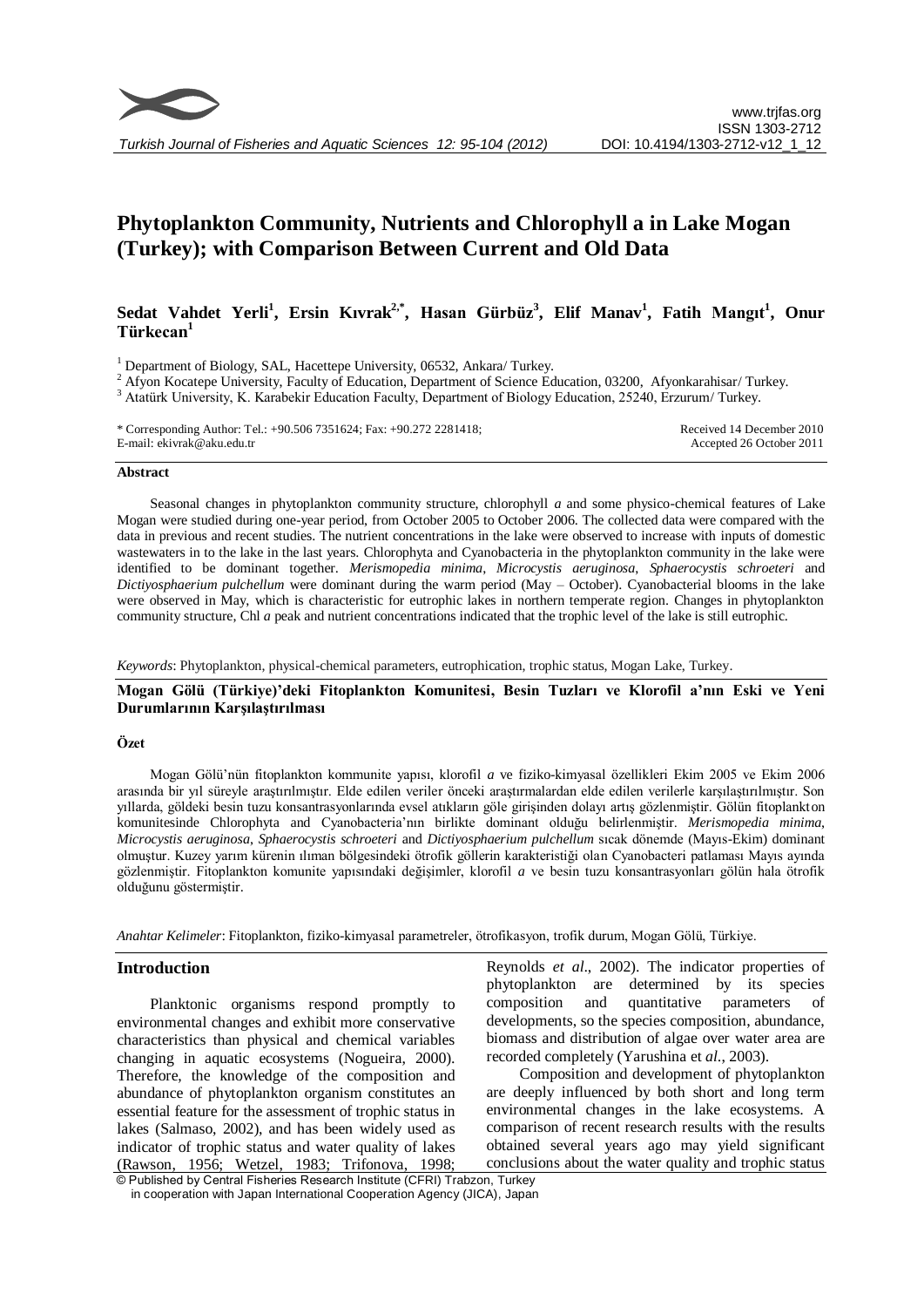changes of lakes over time (Salmaso, 2002). Recently, the discharge of domestic, agricultural and industrial wastewater into aquatic ecosystems leads to increase amount of nutrients (particularly nitrogen and phosphorus) in lakes; consequently, an increase in the primary production, changes of the community structure of phytoplankton and phytoplankton blooms (especially Cyanobacteria) have been observed in aquatic ecosystems (Carpenter *et al*., 1999; Naselli-Flores and Barone, 2000; Vardaka *et.al*., 2005)

Lake Mogan has been affected by nutrient loading from various sources; consequently, eutrophication has been a major water quality problem in the lake for decades. The authors reported that restoration process is necessary for the lake (Altınbilek et *al*., 1995).

Hydrobiological characteristics of Lake Mogan were investigated by Tanyolaç and Karabatak (1974). Algal flora of littoral zone was studied by Obalı *et al*. (1989). A detailed study of seasonal variation of phytoplankton and physico-chemical characteristics of Lake Mogan had been carried out between 1975 and 1977 years by Obalı (1984), whereas Akbulut and Akbulut (2002) examined the plankton composition of the lake. Burnak and Beklioğlu (2000) described the situation of Lake Mogan as macrophyte-dominated clear water status. Mogan Lake was characterized as meso-eutrophic by Manav and Yerli 2008 but in the following years lake had shown a hypertrophic tendency (Mangıt and Yerli, 2010).

The aim of this work was to assess the current trophic status and seasonal dynamics of the phytoplankton together with the parameters of water quality of the Lake Mogan, and to compare available data.

#### **Material and methods**

#### **Study Site**

Lake Mogan is a shallow one (area  $6.35 \text{ km}^2$ ), located 20 km south of Ankara (39º 47′ N; 32º 47′ E) within Gölbaşı. The lake has been primarily formed by tectonic activity. Its altitude is 972 m and its depth, on average, 2-2.5 m throughout length, reaching 3-4 m at its deepest point. The major inflows to Lake Mogan are Sukesen, Gölcük, Gölova and Tatlım brooks. The basin of Lake Mogan was reported to be a Specially Protected Area in 1990 (DSİ, 1993).

#### **Sampling and Processing of Samples**

The study of phytoplankton dynamics and physical and chemical features of the Lake Mogan carried out over one-year period, from October 2005 to October 2006. Five sampling stations were chosen to evaluate phytoplankton, chlorophyll *a* (Chl *a*) and water quality parameters (Figure 1). Water samples were taken from water surface using a Ruttner sampler and phytoplankton fixation was done

immediately with Lugol iodine solution. Phytoplankton was identified and counted at 400x magnification using Hydro-Bios inverted microscope (Lund *et al*., 1958). Algal organisms were individual cells of single-celled species; and colonies of colonial algae (*Sphaerocystis, Dictyosphaerium*, *Botyrococcus* etc.). Identifying algal taxa were done according to Prescott (1982), Huber-Pestalozzi (1961), Komárek and Fott (1983), Krammer and Lange-Bertalot (1986; 1991a; 1991b, 1999), Round *et al*., 1990, Sims (1996), John *et al*. (2003). Recent systematic synonym and validity of the taxa were checked from the www.algaebase.org. (Guiry and Guiry, 2010).

The chlorophyll *a* (Chl *a*) concentrations, conductivity, water temperature, dissolved oxygen, pH, turbidity and total dissolved solid (TDS) were measured in situ using a 6600 model YSI multiprobe. Water transparency was determined by the Secchi disc with 20 cm diameter. Nutrient (NH<sub>4</sub>-N, NO<sub>2</sub>-N,  $NO<sub>3</sub>-N$  and  $PO<sub>4</sub>-P$ ) concentrations of water were analyzed according to Standards Methods (Eaton *et al*., 1995).

# **Results and Discussion**

# **Physical and Chemical Characteristics**

Secchi depth varied between 0.40 and 2.50 m and measured as mean 1.16 m. Secchi depth values were much lower in early summer than in other seasons. The lowest values in early summer period were due to increasing amount of inorganic suspended solid inputs to the lake with rainfall during spring. However the mean Secchi depth level showed a gradual decrease according to that measured in the early study (Obalı, 1984). TDS concentrations showed less variation throughout the year and mean values ranged between  $01$  and  $2.36$  mg ml<sup>-1</sup>. The lowest TDS mean value was measured in spring whereas highest value was observed in autumn. Turbidity was measured higher in spring than in other seasons. The seasonal mean turbidity values were measured as 10.64 NTU in autumn, 6.11 NTU in winter, 135 NTU in spring and 47.57 NTU in summer.

Water temperatures varied between 4.9 °C and  $23.0$  °C. Dissolved oxygen (DO) concentration means varied between 11.2 and 13.04 mg  $l^{-1}$  where minimum DO concentration was observed during the warm period. Conductivity values (EC) were generally high and varied between  $2.27 \text{ mS cm}^{-1}$  and,  $3.01 \text{ mS cm}^{-1}$ and highest values were observed in summer. High EC values in this period may be related to the increase of ionic concentrations due to increasing water temperature and the reduced water volume of the lake by means of evaporation. There was a gradual decrease in pH values towards to summer. Highest pH was measured as 9.25 in autumn and lowest value was 8.5 which was observed in summer. DO, pH and EC values in the present study were similar to that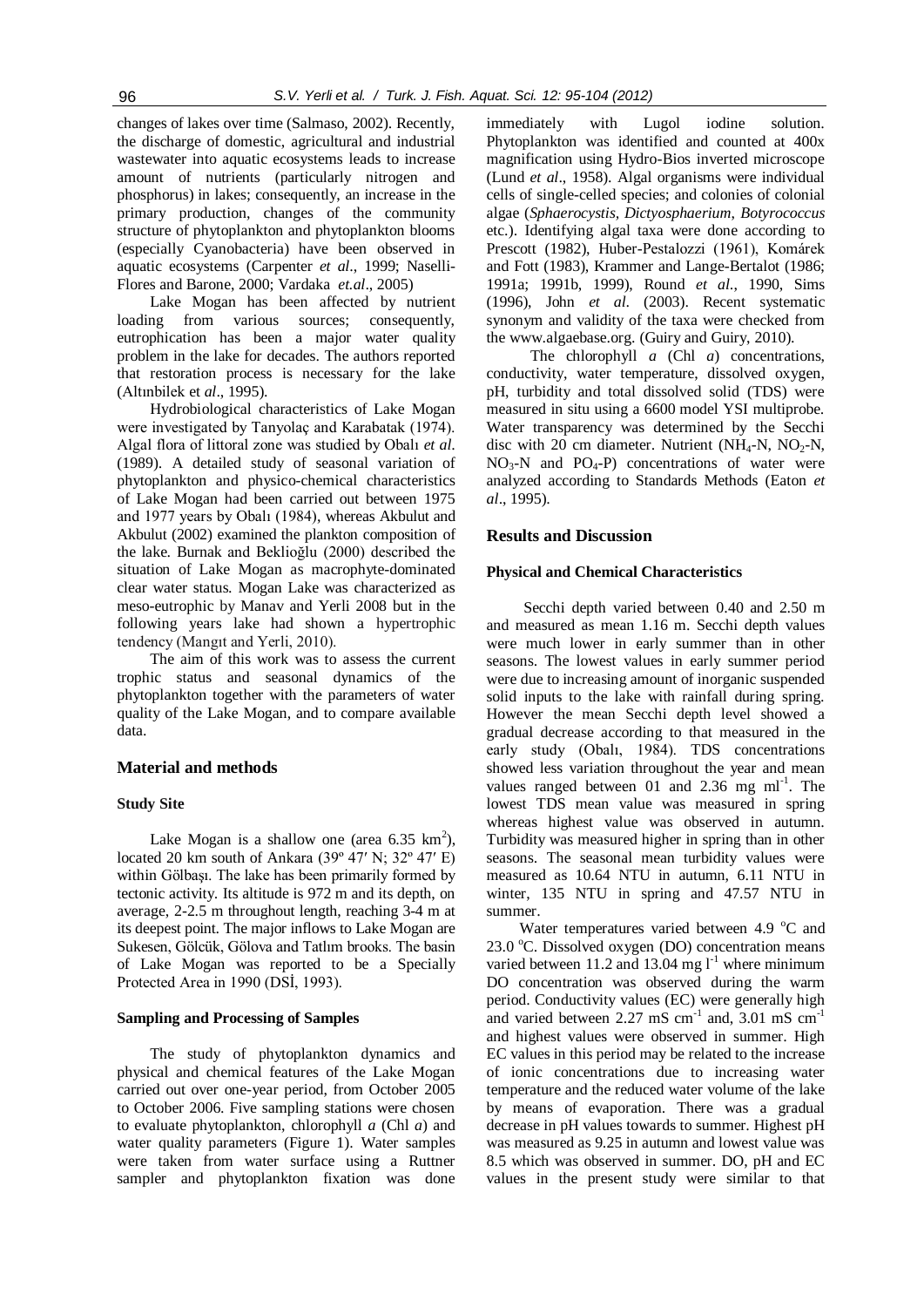

**Figure 1**. Study area and sampling stations (redrawn from Aldemir and Boşgelmez, 2005).

measured in the several studies (Obalı, 1984; Manav and Yerli, 2008). The average concentrations of the measured physico-chemical characteristics of Lake Mogan are listed in Table 1.

Ammonium  $(NH_4-N)$  concentrations were relatively high. Maximum ammonium concentrations were measured in spring and summer seasons which is thought to be caused by load of organic material and decomposition of this material. Maximum ammonium concentration was recorded in summer  $(0.773 \text{ mg } 1^{-1})$ ) and minimum ammonium concentration was recorded  $(0.025 \text{ mg } l^{-1})$  in autumn. Nitrite  $(NO<sub>2</sub>-N)$  concentrations were always very low during the study period. Maximum nitrite concentration was recorded as  $0.03$  mg  $1^{-1}$  in winter. Nitrate  $(NO<sub>3</sub>-N)$  concentrations varied from between 0.09 and 0.90 mg  $1^{-1}$ . Ortho-phosphate (PO<sub>4</sub>-P) concentrations ranged between  $0.23 \text{ mg l}^{-1}$  and  $2.8 \text{ mg}$ l<sup>-1</sup>. In Lake Mogan, the remarkable feature was the relatively low nutrient concentrations in summer and autumn seasons, which can be explained by increased phytoplankton growth in spring and autumn with characteristic algal bloom consuming a major part of the nutrients.

A detailed study of seasonal variation of phytoplankton and physico-chemical characteristics of Lake Mogan had been carried out between 1975 and 1977 years by Obalı (1984). Mean nitrate and phosphate concentrations during those years were recorded as 0.26 mg  $1^{-1}$  and 0.18 mg  $1^{-1}$  respectively. The minimum and maximum amounts of ammonium, nitrite, nitrate and ortho-phosphate concentrations between 2001 and 2003 years by Manav and Yerli (2008) were recorded as  $0.23 - 1.02 \text{ NH}_4\text{-N}$  mg  $1^{-1}$ , 0.00 -0.09 NO<sub>2</sub>-N mg 1<sup>-1</sup>, 0.00- 2.20 NO<sub>3</sub>-N mg 1<sup>-1</sup> and  $0.01$  -  $0.11$  PO<sub>4</sub>-P mg 1<sup>-1</sup> respectively. A gradual increase in nutrient concentration can be observed which can be related with inputs into the lake domestic wastewaters from its catchments in the last years. Nutrient concentrations and available biological data show that the trophic level according to OECD criteria (Ryding and Rast, 1989) in Lake Mogan is still continuing (Yerli *et al*., 2006).

#### **Phytoplankton Composition and Seasonal Variations**

A total of 88 taxa of phytoplankton assemblage were reported in Lake Mogan (Table 2). Bacillariophyta had the highest number of species (32), followed by Chlorophyta (27), Cyanobacteria (19), Streptophyta (5), Euglenophyta(3),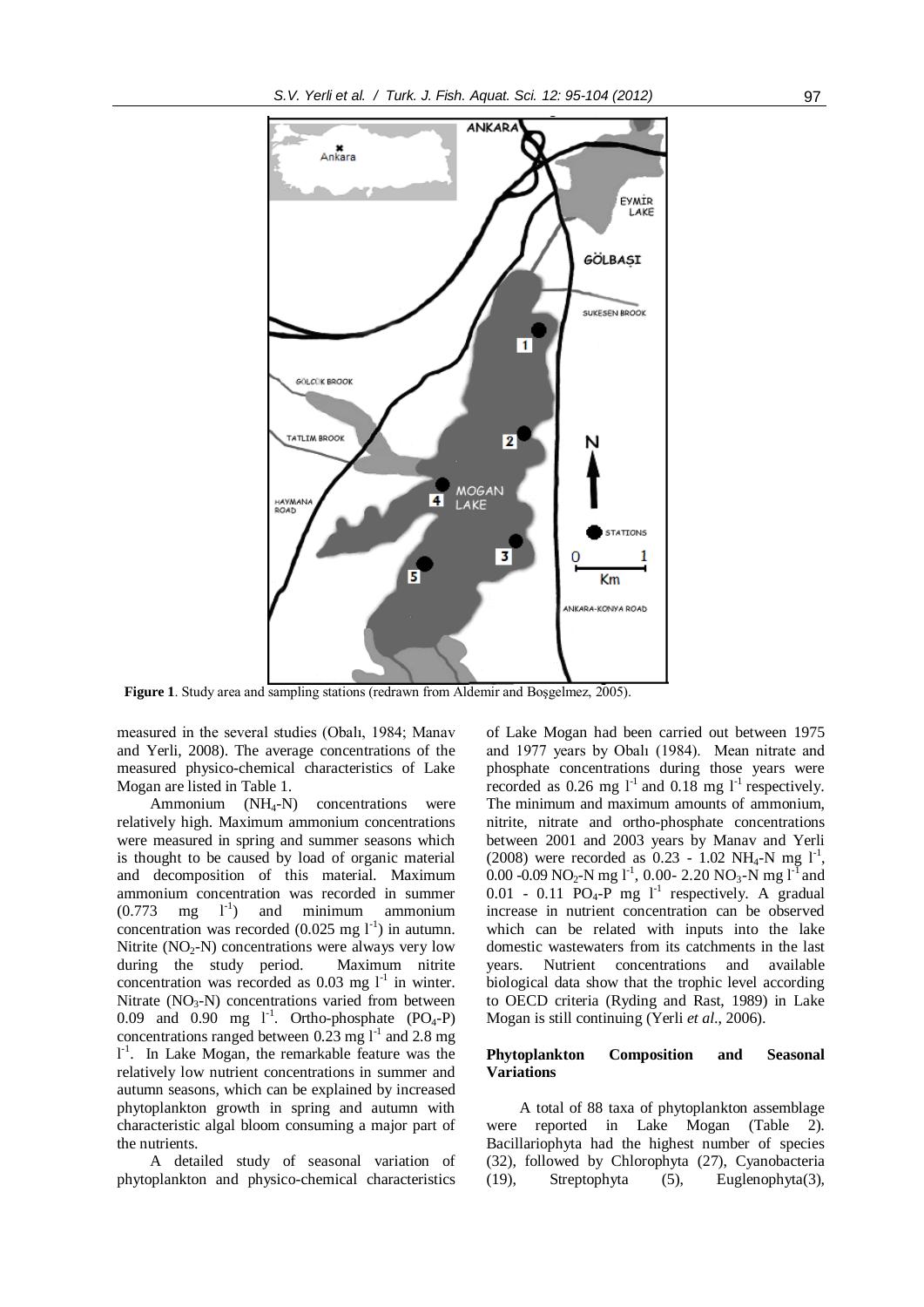| Variable                                | Fall              | Winter           | Spring            | Summer            |  |
|-----------------------------------------|-------------------|------------------|-------------------|-------------------|--|
| Water Temperature $(^{\circ}C)$         | $8.39\pm0.45$     | $5.36 \pm 0.40$  | $13.17\pm0.64$    | $21.93 \pm 0.84$  |  |
| Conductivity $(ms cm-1)$                | $2.50 \pm 0.22$   | $2.27\pm0.14$    | $2.39\pm0.05$     | $3.01 \pm 0.07$   |  |
| Total Dissolved Solid $(g1-1)$          | $2.37\pm0.22$     | $2.36\pm0.17$    | $2.01 \pm 0.01$   | $2.07 \pm 0.02$   |  |
| Dissolved Oxygen (mg ml <sup>-1</sup> ) | $11.64 \pm 0.39$  | $12.84 \pm 0.98$ | $13.04 \pm 0.80$  | $11.20 \pm 1.64$  |  |
| pH                                      | $9.25 \pm 0.08$   | $9.04 \pm 0.10$  | $8.60 \pm 0.01$   | $8.50 \pm 0.02$   |  |
| Turbidity (NTU)                         | $10.64 \pm 18.44$ | $6.11 \pm 2.44$  | $135.49\pm146.05$ | $47.57 \pm 10.15$ |  |
| Secchi depth (m)                        | $2.00 \pm 0.29$   | $1.22 \pm 0.49$  | $0.80 \pm 0.23$   | $0.77 \pm 0.36$   |  |
| $NH_4-N$ (mg $1^{-1}$ )                 | $0.08 \pm 0.04$   | $0.21 \pm 0.01$  | $0.56 \pm 0.04$   | $0.62 \pm 0.12$   |  |
| $NO_2-N$ (mg $l^{-1}$ )                 | $0.01 \pm 0.01$   | $0.01 \pm 0.00$  | $0.01 \pm 0.00$   | $0.00 \pm 0.00$   |  |
| $NO_3-N$ (mg $l^{-1}$ )                 | $0.66 \pm 0.14$   | $0.15 \pm 0.05$  | $0.23 \pm 0.06$   | $0.24 \pm 0.17$   |  |
| $PO_4$ -P (mg l <sup>-1</sup> )         | $0.32 \pm 0.08$   | $0.56 \pm 0.21$  | $2.31 \pm 0.29$   | $1.24 \pm 0.24$   |  |

**Table1.** Some physical-chemical features of Lake Mogan in 2005-2006

**Table 2.** The list of phytoplankton taxa from previous and present studies in Lake Mogan

| <b>TAXA</b>                                                   | Aykulu et al., 1983 | Present study   |
|---------------------------------------------------------------|---------------------|-----------------|
| Bacillariophyta                                               |                     |                 |
| Amphora ovalis (Kütz.) Kütz.                                  | $+$                 |                 |
| Amphora pediculus (Kütz.) Grunow                              |                     | $^{+}$          |
| Campylodiscus hibernicus Ehrenb.                              |                     | $^{+}$          |
| Cocconeis placentula Ehrenb.                                  | $^{+}$              | $^{+}$          |
| Ctenophora pulchella (Ralfs ex Kützing) D.M. Williams & Round |                     | $^{+}$          |
| Cyclotella meneghiniana Kütz.                                 | $^+$                | $^{+}$          |
| Cyclotella ocellata Pant.                                     | $+$                 | $^{+}$          |
| Cymbella affinis Kütz.                                        | $+$                 | $^{+}$          |
| Diatoma tenue C.Agardh                                        |                     | $+$             |
| Diatoma vulgare Bory                                          | $^{+}$              |                 |
| Discostella glomerata (H.Bachmann) Houk & Klee                | $+$                 | $\! + \!\!\!\!$ |
| Encyonema silesiacum (Bleisch) D.G.Mann                       | $+$                 |                 |
| Entomoneis alata (Ehrenb.) Ehrenb                             |                     |                 |
| Epithemia adnata (Kütz.) Bréb.                                |                     | $^{+}$          |
| Epithemia sorex Kütz.                                         | $^{+}$              | $^{+}$          |
| Fragilaria tenera (W.Simith) Lange-Bert.                      |                     | $+$             |
| Gomphonema parvulum (Kütz.) Kütz.                             |                     | $+$             |
| Melosira varians Agardh                                       | $\! + \!\!\!\!$     | $^{+}$          |
| Navicula cryptocephala Kütz.                                  | $^{+}$              | $^{+}$          |
| Navicula rhynchocephala Kütz.                                 |                     | $^{+}$          |
| Navicula salinarum Grunow                                     |                     | $^{+}$          |
| Navicula veneta Kütz.                                         |                     | $^{+}$          |
| Nitzschia palea (Kütz.) W. Smith                              | $\! + \!\!\!\!$     | $^{+}$          |
| Nitzschia acicularis (Kütz.) W. Smith                         | $+$                 |                 |
| Nitzschia vermicularis (Kütz.) Hantzsch.                      |                     |                 |
| Pinnularia borealis Ehrenb.                                   |                     | $^{+}$          |
| Pinnularia microstauran (Ehrenb.) Cleve                       |                     | $^{+}$          |
| Rhoicosphenia abbreviate (C. Agarth) Lange-Bert.              | $^{+}$              |                 |
| Rhopalodia gibba (Ehrenb.) O. Müller                          |                     |                 |
| Stephanodiscus rotula (Kütz.) Hendey                          | $^{+}$              |                 |
| Surirella ovalis Bréb.                                        | $^{+}$              |                 |
| Ulnaria ulna (Nitzsch) Compére                                | $+$                 | $\! + \!\!\!\!$ |
| Chlorophyta                                                   |                     |                 |
| Ankistrodesmus falcatus (Corda) Ralfs                         | $^{+}$              | $\! + \!\!\!\!$ |
| Botyrococcus braunii Kütz.                                    | $+$                 | $^{+}$          |
| Botyrococcus protuberans W. & G. S. West                      |                     | $^{+}$          |
| Carteria sp.                                                  | $^{+}$              |                 |
| Characium sp.                                                 | $+$                 |                 |
| Chlamydomonas globosa Snow                                    |                     | $^{+}$          |
| Chlamydomonas pseudopertyi Pasch.                             |                     | $^{+}$          |
| Chlamydomonas sp.                                             | $^{+}$              | $^{+}$          |
| Chlorella ellipsoidea Gern.                                   |                     | $^{+}$          |
| Chlorella vulgaris Beij.                                      |                     | $^{+}$          |
| Coelastrum microporum Nägeli                                  | $\! + \!\!\!\!$     |                 |
| Crucigenia lauterbornii (Schmidle) Schmidle                   | $+$                 | $^{+}$          |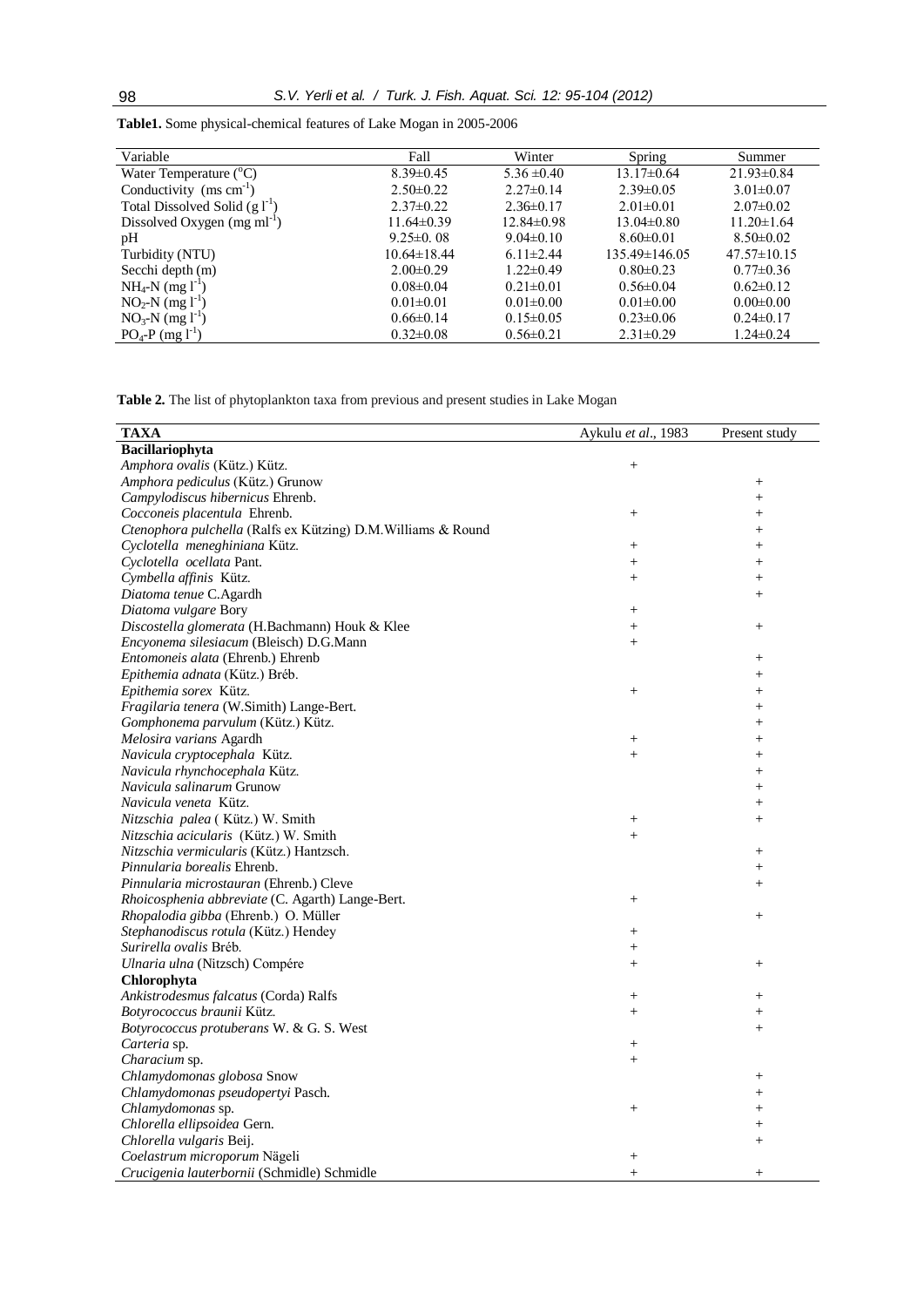# **Table 2.** (continued)

| <b>TAXA</b>                                                           | Aykulu et al., 1983 | Present study   |
|-----------------------------------------------------------------------|---------------------|-----------------|
| Chlorophyta                                                           |                     |                 |
| Crucigenia quadrata Morr.                                             |                     | $^{+}$          |
| Dictyosphaerium pulchellum Wood                                       | $^{+}$              | $^{+}$          |
| Gleocystis gigas (Kütz.) Lagerheim                                    | $^{+}$              |                 |
| Kirchneriella sp.                                                     | $^{+}$              |                 |
| Monoraphidium irregulare (G. M. Smith) Kom.-Legn.                     |                     | $^{+}$          |
| Oocystis parva W. & G. S. West                                        | $^{+}$              |                 |
| Oocystis borgei Snow                                                  | $^{+}$              | $^{+}$          |
| Oocystis elliptica West                                               | $^{+}$              |                 |
| Quadricula sp.                                                        | $^{+}$              |                 |
| Scenedesmus quadricauda (Turp.) Bréb.                                 | $^{+}$              | $^{+}$          |
| Scenedesmus arcuatus (Lemm.) Lemm.                                    | $^{+}$              | $^{+}$          |
| Scenedesmus ecornis (Ehrenb.) Chod.                                   | $^{+}$              | $^{+}$          |
| Schroederia setigera (Schroed.) Lemm.                                 | $^{+}$              |                 |
| Sphaerocystis schroeteri Chod.                                        | $^{+}$              | $^{+}$          |
| Tetraedron minimum (A. Braun) Hansgirg                                |                     | $^{+}$          |
| Streptophyta                                                          |                     |                 |
| Closterium venus Kütz ex Ralfs                                        | $^{+}$              |                 |
| Cosmarium sp.                                                         |                     | $^{+}$          |
| Cosmarium wittrockii Lund.                                            |                     | $\! + \!\!\!\!$ |
| Staurastrum gracile Ralfs ex Ralfs                                    | $^{+}$              | $\! + \!\!\!\!$ |
| Staurastrum muticum Bréb. ex Ralfs                                    |                     | $^{+}$          |
| Cyanobacteria                                                         |                     |                 |
| Anabaena catenula Kütz ex Bornet& Flahault var. affinis (Lemm.) Geit. |                     | $^{+}$          |
| Anabaena flos-aquae (Lyngbye) Bréb. ex Bornet & Flauhault             |                     | $^{+}$          |
| Anabaena sp.                                                          | $\! + \!\!\!\!$     |                 |
| Anabaena spiroides Klebahn                                            |                     | $^{+}$          |
| Anabaenopsis elenkinii Miller                                         |                     | $^{+}$          |
| Aphanocapsa incerta (Lemm.) Cron.& Kom.                               | $^{+}$              | $^{+}$          |
| Chroococcus minimus (Keiss.) Lemm.                                    |                     | $^{+}$          |
| Chroococcus sp.                                                       | $^{+}$              |                 |
| Merismopedia glauca (Ehrenb.) Kütz.                                   | $^{+}$              |                 |
| Merismopedia minima Beck                                              |                     | $^{+}$          |
| Merismopedia tenuissima Lemmerm.                                      | $^{+}$              | $^{+}$          |
| Microcystis aeruginosa(Kütz.) Kütz.                                   | $^{+}$              | $^{+}$          |
| Oscillatoria limosa C. Agardh                                         |                     | $^{+}$          |
| Oscillatoria tenuis C. Agardh                                         |                     | $^{+}$          |
| Phormidium formosum (Bory ex Gomont) Anognostidis & Komárek           |                     | $^{+}$          |
| Pseudanabaena limnetica (Lemm.) Komárek                               |                     | $^{+}$          |
| Pseuduanabeana sp.                                                    |                     | $^{+}$          |
| Spirulina major Kütz.                                                 |                     | $^+$            |
| Spirulina nordstedtii Norstedt ex Gomont                              |                     | $^{+}$          |
| Dinoflagellata                                                        |                     |                 |
| Peridiniopsis borgei Lemmerm.                                         |                     | $^+$            |
| Euglenophyta                                                          |                     |                 |
| Lepocinclis oxyuris (Schamarda) Marin & Melkonian                     | $^{+}$              | $^+$            |
| Euglena acus(O.F.Müller) Ehrenb.                                      |                     | $^{+}$          |
| Euglena polymorpha P.A. Dangeard                                      |                     | $+$             |
| Cryptophyta                                                           |                     |                 |
| Cryptomonas ovata Ehrenb.                                             | $^+$                |                 |
|                                                                       |                     |                 |

Dinoflagellata (1) and Cryptophyta (1). Bacillariophyta were represented by a large number of species, but most of them were pennate diatoms which are known as benthic organisms. The species of *Amphora*, *Cymbella*, *Cocconeis*, *Epithemia*, *Gomphonema*, *Navicula, Pinnularia*, *Rhopalodia* and *Surirella* usually exists in a benthic algal community (Round, 1984). The benthic algae could be carried to water column from sediment as a result of strong water mixing with wind affecting the surface of the sediment in the lake. One important aspect which can

be observed in shallow lakes is frequent intermixing of benthic algal organisms and phytoplanktonic organisms. This situation was reported for Lake Mogan (Obalı *et. al*., 1989) and Hafik Lake (Kılınç, 1998).

The composition of phytoplankton was found to be very similar in all stations. In the phytoplankton community, Cyanobacteria dominated with 48% in terms of density, and were followed by Chlorophyta with 41%, Bacillariophyta with 10%, Euglenophyta and Dinophyta with 1%. Cyanobacteria dominated in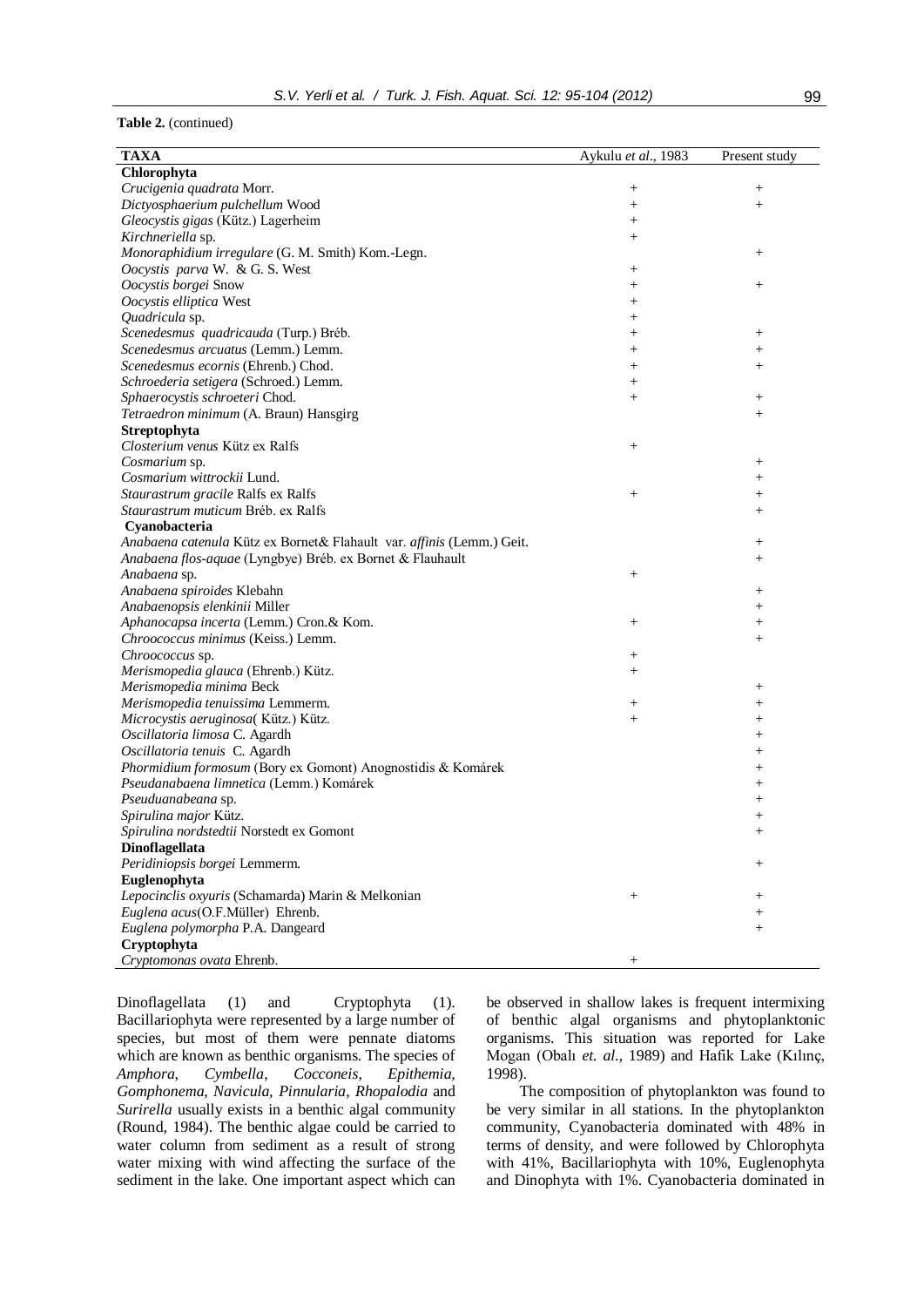late spring, summer and autumn. Cyanobacteria, particularly *Merismopedia minima* peaked in late spring and comprised 70.7% of the total phytoplankton in May. However, their numbers showed a rapid decline and it had very low density in summer. *Microcystis aeruginosa* contributed considerably to the overall organism numbers and they constituted a significant part of the phytoplankton community during the summer and autumn seasons. Although *Merismopedia* sp. and *Microcystis aeruginosa* were observed in high densities in phytoplankton community during the study period but they were reported in low numbers in previous studies (Table 3), (Obalı, 1984).

Members of Chlorophyta dominated in spring, summer and autumn. *Chlamydomonas globosa* and *Chlamydomonas pseudopertyii* showed an increase in early spring and composed approximately 82.3% of phytoplankton density. *Chlamydomonas* sp. and *Carteria* sp. had been recorded as dominant in Lake Mogan during the spring in previous study (Table 3) (Obalı, 1984). An increase in the cell density coincided with the increasing water temperature value (mean  $12 \text{ }^{\circ}$ C), high conductivity values and total dissolved solid concentrations. *Chlamydomonas* spp. has been widely found in eutrophic lakes and reservoirs (Trifonova, 1998; Temponeras *et al*.,

2000). Garcia-Ferrer *et al*. (2003) explained that the populations of *Chlamydomonas* spp. might be supported by a mixotrophic metabolism in the lakes, where increase the concentrations of dissolved organic matter occur. *Dictiyosphaerium pulchellum*  was observed frequently in April. *Sphaerocystis schroeteri* occurred in large quantities during summer and autumn seasons, and constituted a major part of phytoplankton density. *Oocystis elliptica* were subdominant in the phytoplankton community in summer. This species had been reported as a dominant species in summer and autumn seasons in previous studies (Table 3). (Obalı, 1984). *Sphaerocystis schroeteri* was observed in high numbers in early summer by Obalı, 1984 (Table 3), and was also recorded by showing highest density during the spring and early summer in Demirdöven Dam Reservoir of Turkey (Kıvrak and Gürbüz, 2005). Trifonova (1998) reported *Sphaerocystis* as to be found in high amounts during spring in temperate and subarctic lakes of north-western Russia. *Sphaerocystis*  and *Oocystis* spp. are adapted to oligotrophy and mesotrophy (Hutchinson, 1967; Willen, 1992; Trifonova, 1998; Reynolds *et al*., 2002). Decreased nutrient concentrations, sufficient light density in summer seems to provide suitable growth conditions for these species. Many authors emphasized adequate

**Table 3.** The list of dominant phytoplankton taxa from previous and present studies in Lake Mogan

|                                       |        | 2005<br>2006    |        | 1975   | 1976          |               |        | 1977   |                   |        |        |        |
|---------------------------------------|--------|-----------------|--------|--------|---------------|---------------|--------|--------|-------------------|--------|--------|--------|
|                                       |        | (present study) |        |        | (Obalı, 1984) | (Obalı, 1984) |        |        | (Obalı, 1984)     |        |        |        |
| Dominant taxa                         | Autumn | Winter          | Spring | Summer | Autumn        | Autumn        | Spring | Summer | Autumn            | Spring | Summer | Autumn |
| Bacillariophyta                       |        |                 |        |        |               |               |        |        |                   |        |        |        |
| Cyclotella meneghiniana               |        |                 |        | $^{+}$ |               | $^{+}$        | $+$    | $^{+}$ |                   |        |        | $^{+}$ |
| Ctenophora pulchella                  | $^{+}$ | $^+$            |        |        |               |               |        |        |                   |        |        |        |
|                                       |        |                 |        |        |               |               |        |        |                   |        |        |        |
| Discostella glomerata                 |        |                 |        |        |               |               |        |        |                   |        |        | $^{+}$ |
| Stephanodiscus rotula                 |        |                 |        |        |               |               |        |        |                   |        |        | $^{+}$ |
| Chlorophyta                           |        |                 |        |        |               |               |        |        |                   |        |        |        |
| Botyrococcus braunii                  |        |                 |        |        |               |               |        |        | $\qquad \qquad +$ |        | $^{+}$ |        |
| Carteria sp.<br>Chlamydomonas globosa |        |                 | $^{+}$ |        |               |               | $+$    |        |                   | $^{+}$ |        |        |
| Chlamydomonas pseudopertyi            |        |                 | $^{+}$ |        |               |               |        |        |                   |        |        |        |
| Chlamydomonas sp.                     |        |                 |        |        |               |               | $^{+}$ |        |                   | $^{+}$ |        |        |
| Crucigenia sp.                        |        |                 |        |        |               |               |        |        | $^{+}$            |        |        |        |
| Dictiyosphaerium pulchellum           |        |                 | $^{+}$ |        |               | $^{+}$        |        |        |                   |        |        |        |
| Oocystis elliptica                    |        |                 |        | $^{+}$ |               |               |        |        |                   |        |        |        |
| Crucigenia quadrata                   |        |                 |        |        |               |               |        | $^{+}$ |                   |        |        |        |
| Oocystis sp.                          |        |                 |        |        |               |               |        | $^{+}$ | $^{+}$            |        |        |        |
| Scenedesmus sp.                       |        |                 |        |        |               |               |        | $^{+}$ |                   |        |        |        |
| Shroederia setigera                   |        |                 |        |        |               |               |        |        |                   | $^{+}$ | $^{+}$ |        |
| Sphaerocystis schroeteri              |        |                 |        | $^{+}$ |               |               |        |        |                   |        | $^{+}$ |        |
| Tetraedron minimum                    | $^{+}$ |                 |        |        |               |               |        |        |                   |        |        |        |
| Cyanobacteria                         |        |                 |        |        |               |               |        |        |                   |        |        |        |
| Merismopedia minima                   |        |                 | $^{+}$ | $^+$   |               |               |        |        |                   |        |        |        |
| Microcystis aeruginosa                | $^{+}$ |                 |        | $^{+}$ |               |               |        |        |                   |        | $^{+}$ |        |
| Microcystis sp.                       |        |                 |        |        |               | $^{+}$        |        |        | $^{+}$            |        |        |        |
| Dinoflagellata                        |        |                 |        |        |               |               |        |        |                   |        |        |        |
| Peridiniopsis borgei                  | $^{+}$ |                 |        |        |               |               |        |        |                   |        |        |        |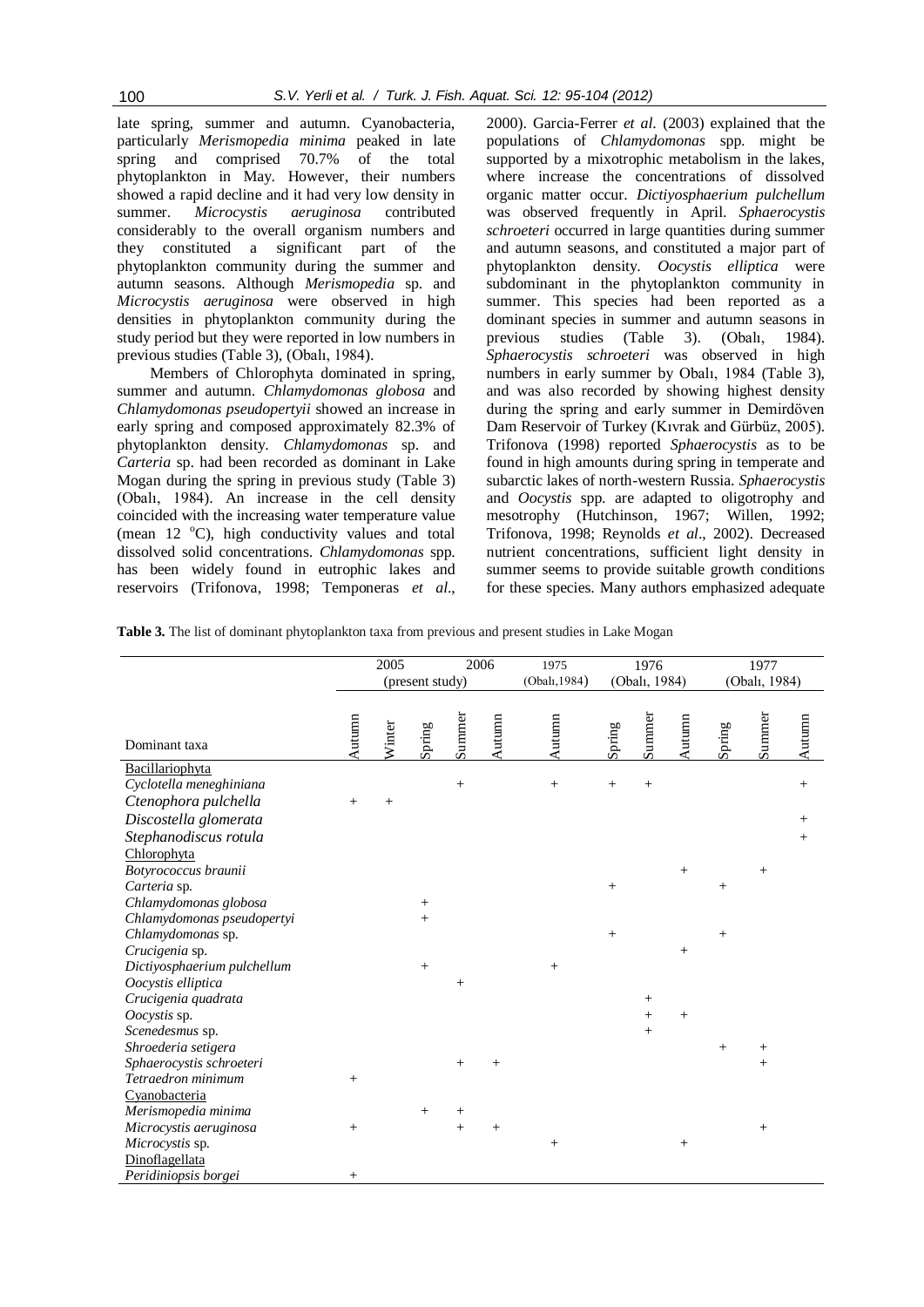light and water temperature as important factors affecting the growth the members of Chlorophyta (Temponeras et *al*., 2000; Çelik and Ongun, 2007).

*Cyclotella meneghiniana* (centric diatoms) and *Ctenophora pulchella* (pennat diatoms) from Bacillariophyta were observed highly in the phytoplankton community. *Ctenophora pulchella*  dominated in late autumn and winter and comprised 56% of the total numbers of phytoplankton. *Cyclotella meneghiniana* showed a regular distribution during the study period and were recorded in high densities in summer months and early autumn. *Ctenophora* spp. are commonly found in well-mixed eutrophic lakes (Reynolds *et al*., 2002). *Cyclotella* spp. are characteristic indicators of oligotrophy in lakes and reservoirs (Hutchinson, 1967; Trifonova, 1998), and they have been reported as dominant in several oligotrophic and mesotrophic lakes and reservoirs of Turkey (Aykulu *et al*., 1983; Altuner, 1984; Gönülol and Obalı, 1998). Although *Cyclotella meneghiniana*, *Cyclotella glomerata* and *Stephanodiscus astrea* were reported high in summer and autumn by Obalı, 1984, *Ctenophora pulchella* had not been recorded as dominant in Lake Mogan during the spring (Table 3).

*Peridiniopsis borgei* (Dinoflagellata) became dominant together with *Microcystis aeroginosa* only in autumn of 2005. *Peridinium* spp, *Glenodinium* spp and *Peridiniopsis* spp. (Dinoflagellata) had been found widely in eutrophic and hypertrophic lakes of Russia and Norway (Trifonova, 1998; Brettum and Andersen, 2005). The other species identified in the lake were found in low densities in the phytoplankton community.

The phytoplankton in the Lake Mogan showed two seasonal peaks: one in definite spring and the second early autumn (Figure 2). This was the general pattern described for many temperate lakes (Hutchinson, 1967; Padisák *et al*., 1998), and was in accordance with growth of the phytoplankton in previous study (Obalı, 1984). *Merismopedia minima*  bloomed in May and reached 39360 organisms in ml. During the late spring, suitable growth conditions for this species occurred as increased nutrient concentrations and water temperature. *Sphaerocystis schroeteri* and *Microcystis aeruginosa* performed the second peak in early autumn. The summer and autumn growth of *Microcystis aeruginosa* in eutrophic and hypertrophic lakes was reported to be characteristic by many authors (Naselli-Flores and Barone, 2000; Vardaka *et al*., 2005).

*Sphaerocystis schroeteri* seems to be adapted for growth in decreasing light density and nutrient concentrations during the summer and autumn seasons. Reynolds *et al*. (2002) stated that colonial Chlorophytes (e.g. *Botyrococcus* spp.) was tolerant to low nutrients and high turbidity. Turbidity, TDS and nutrients concentrations in the Lake Mogan may have provided the suitable environment for growth of these species summer and autumn seasons.

Chlorophyll *a* mean concentrations ranged between 2.28 and 17.86  $\mu$ g l<sup>-1</sup>was observed lowest during the late autumn, early winter and early spring (Figure 3). The highest Chl *a* concentrations were observed at the Station V which is located in the river inlet and affected by wastewater inputs. Seasonal variations of phytoplankton and Chl *a* concentrations generally shows a similar pattern (Fig 2 and 3). Based on the annual mean Chl *a* content, Lake Mogan can be classified as eutrophic (Ryding and Rast, 1989; Reckhow and Chapra, 1983). Chl *a* concentrations in this study was observed to be higher than those other studies (Obalı, 1984; Manav and Yerli, 2008).

Compared to previous studies, it is observed that the eutrophic level of the lake is still continuing. We observed a change from Chlorophyta assemblage to Cyanobacteria assemblage of the community structure of the phytoplankton in the lake. *Merismopedia minima* and *Microcystis aeruginosa* constituted a significant part of the phytoplankton community during the warm period (May – October). Cyanobacterial blooms were observed in the Lake in May, which was accepted as an indicator of eutrophy. This situation may be related to increasing nutrient concentrations by inputs into the lake the domestic wastewaters from its catchments in the last years. Chl *a* peak and nutrient concentrations indicated that the trophic level of the lake is progressing toward the hypertrophy. We hope that the presented data will be useful for future monitoring and evaluation of the trophic level of the lake.

#### **Acknowledgments**

This study was supported by Hacettepe University, Department of Scientific Research and Development, Project No: HÜ BAB 04 A 601 009.

# **References**

- Akbulut, N.E. and Akbulut, A. 2002. The Plankton Composition of Lake Mogan in Central Anatolian. Zoology in the Middle East 27: 107-116.
- Altınbilek, D., Usul, N., Yazıcıgil, H., Kutoğlu, Y., Merzi, N., Göğüş, M., Doyuran, V. and Günyaktı, A. 1995. Mogan ve Eymir Göllerinin Su Kaynakları (in Turkish). Mogan ve Eymir Gölleri 1. Çevre Kurultayı 13-21.
- Altuner, Z. 1984. A qualitative and quantitative studies on the phytoplankton taken from one station in Tortum Lake (in Turkish). DoğaBilim Dergisi A28 (2): 162– 182.
- Aykulu, G., Obalı, O. and Gönülol, A. 1983. The distribution of phytoplankton at some lakes in the vicinity of Ankara(in Turkish). Doğa Bilim Dergisi 7: 277–288
- Brettum, P. and Andersen, T. 2005. The use of phytoplankton as indicators of water quality. NIVAreport SNO 4818-2004.
- Burnak, S.L. and Beklioğlu, M. 2000. Macrophytedominated Clearwater State of Lake Mogan, Turkish Journal of Zoology, 24, 305-313.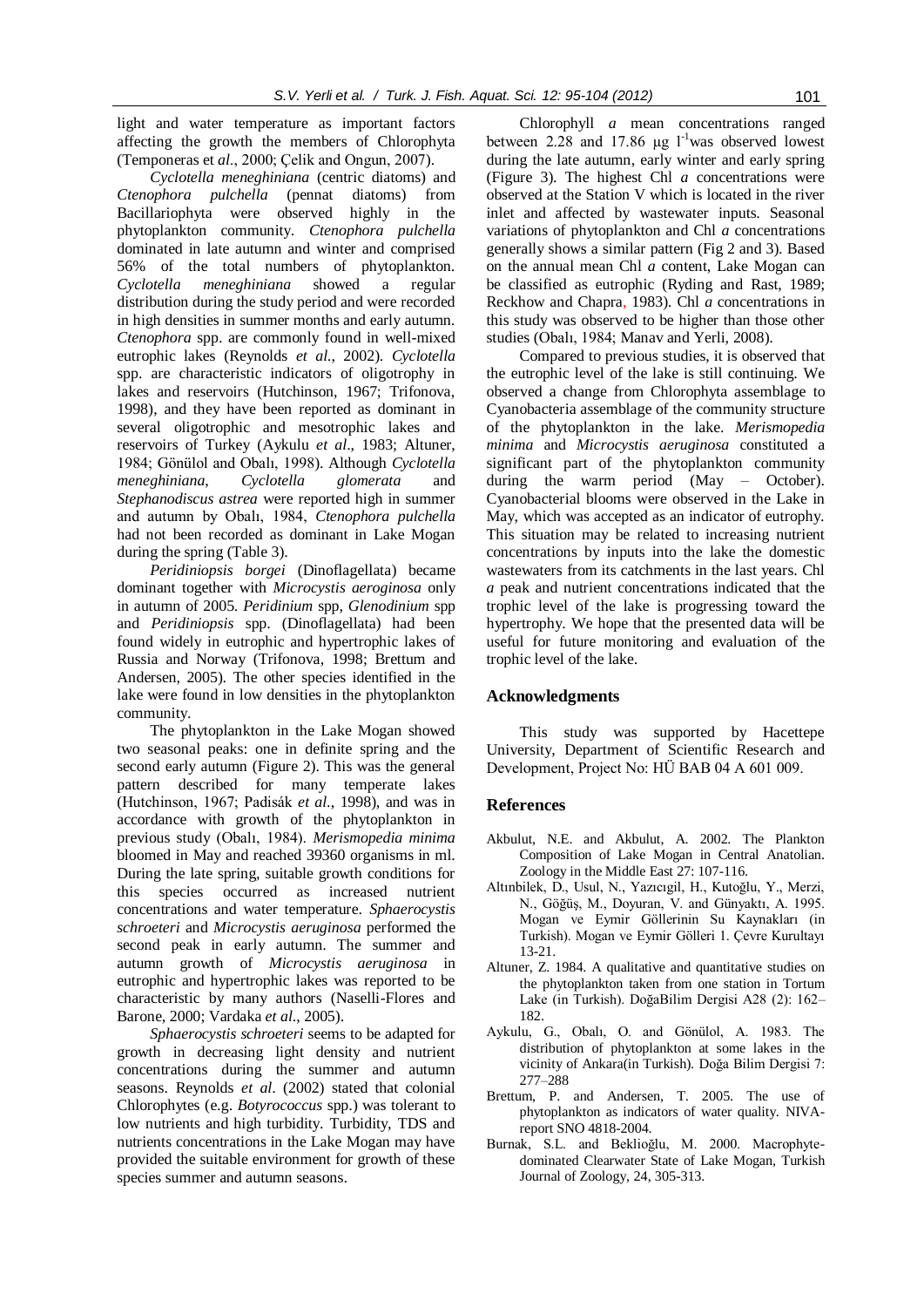

**Figure2.** Seasonal variations of the phytoplankton of Lake Mogan.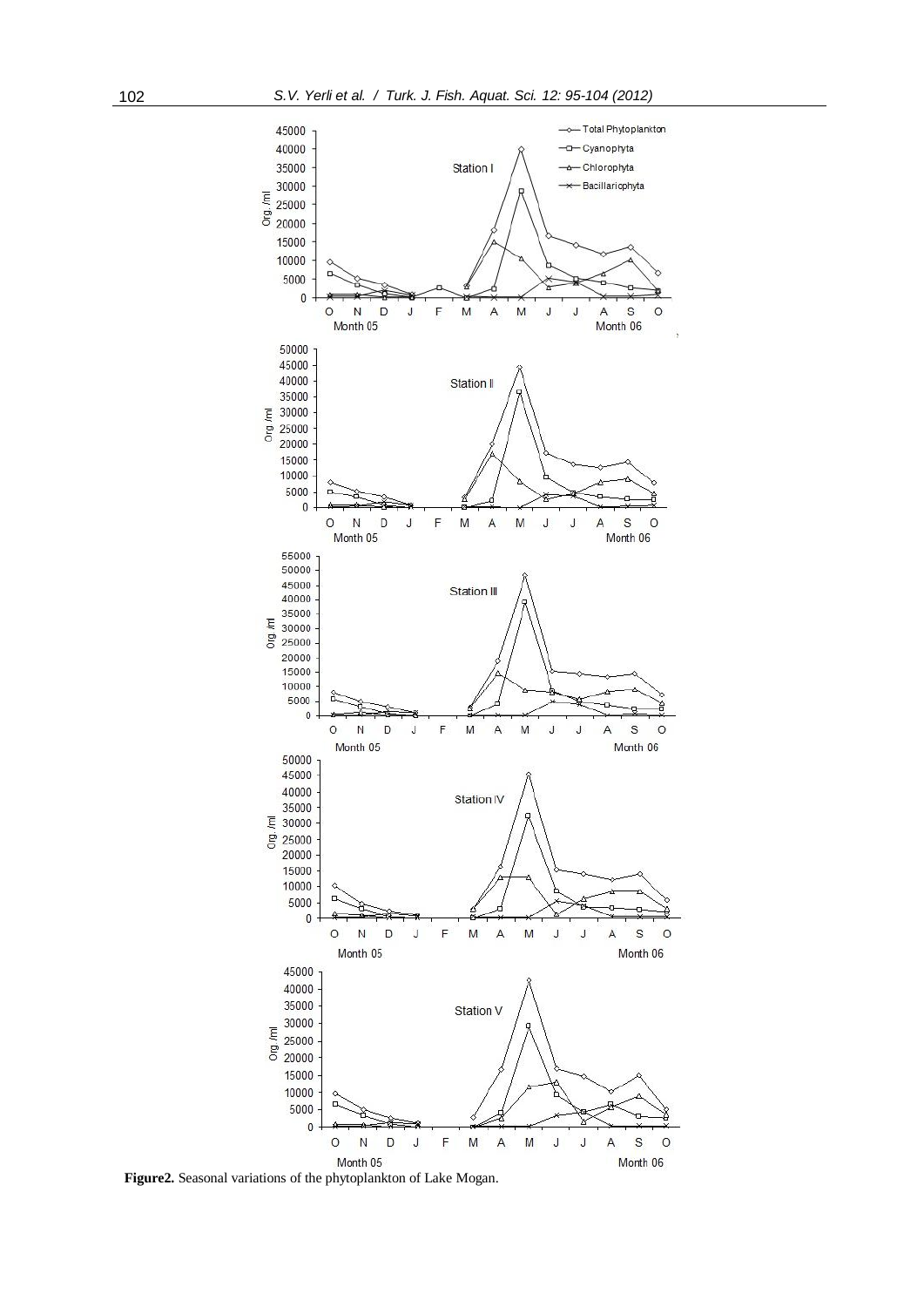

**Figure 3.** Seasonal variations of chlorophyll *a* concentration in Lake Mogan.

- Carpenter, S.R., Ludwig, D. and Brock, W.A. 1999. Management of eutrophication for lakes subject to potentially irreversible change. Ecological potentially irreversible change. Ecological Applications, 9 (3): 751-771. doi: 10.1890/1051- 0761(1999)009[0751:MOEFLS]2.0.CO;2
- Çelik, K. and Ongun, T. 2007. The relationships between certain physical and chemical variables and the seasonal dynamics of phytoplankton assemblages of two inlets of a shallow hypertrophic lake with different nutrient inputs. Environmental Monitoring and Assessment, 124:321-330 . doi: 10.1007/s10661- 006-9229-2
- DSİ, 1993, Mogan Gölü limnolojik etüt raporu(in Turkish), Ankara, 212s.
- Eaton, A.A., Franson, M.A.H., Greenberg, A.E. and Clesceri, L.S., 1995, Standard methods for the examination of water and wastewater. 19th ed., APHA, AWWA, WEF, Washington, DC. 1268 pp.
- García-Ferrer, I., Camacho, A., Armengol, X., Miracle, M.R. and Vicentle, E. 2003. Seasonal and spatial heterogeneity in the water chemistry of two sewageaffected saline shallow lakes from central Spain. Hydrobiologia, 506–509: 101–110. doi: 10.1023/B:HYDR.0000008593.32525.1d
- Gönülol, A. and Obalı, O. 1998. A study on the phytoplankton of Hasan Uğurlu Dam Lake (Samsun-Turkey). Turkish Journal of Biology, 22: 447–461.
- Guiry, M.D. and Guiry, G.M. 2010. AlgaeBase version 4.2. Worldwide Electronic Publishing, National University of Ireland, Galway. http://www.algaebase.org. (searched on 6 August 2010).
- Huber-Pestalozzi, G. 1961. Das phytoplankton des süßwassers, systematik und biologie, Teil 5: Volvocales (Grünalgen), Ordnung Volvocales. E. schweizerbart'sche verlagsbuchhandlung (Nägele & Obermiller), Stuttgart, 1060 pp.
- Hutchinson, G.E. 1967. A treatise on Limnology, II. Introduction to lake biology and the limnoplankton. Wiley Intersci. Pub., New York, 1115 pp.
- John, D.M., Whitton, B.A. and Brook A.J. 2003. The Freshwater Algal Flora of the British Isles, An Identification Gıide to Freshwater and Terrestial Algae. Cambridge University Press. Cambridge, 702 pp.
- Kılınç, S. 1998. A study on the seasonal variation of phytoplankton in Hafik lake (Sivas, Turkey). Turkish Journal of Botany, 22: 35–41.
- Kıvrak, E. and Gürbüz, H. 2005. Seasonal variations in phytoplankton composition and physical-chemical features of Demirdöven Dam Reservoir, Erzurum, Turkey. Biologia, 60/1: 1-9
- Komárek, J. and Fott, B. 1983. Das Phytoplankton des Süßwassers, Systematik und Biologie, Teil 7. In: Huber-Pestalozzi, G. (ed.), Chlorophyceae<br>(Grünalgen), Ordnung Chlorococcales. E. Chlorococcales. E. Schweizerbart'sche Verlagsbuchhandlung (Nägele u. Obermiller), Stuttgart, 1044 pp.
- Krammer, K. and Lange-Bertalot, H. 1986. Süßwasserflora von Mitteleuropa. Bacillariophyceae, Band 2/1, 1. Teil: Naviculaceae, Berlin: Spectrum Academicher Verlag, 876 pp.
- Krammer, K. and Lange-Bertalot, H. 1991a Süßwasserflora von Mitteleuropa. Bacillariophyceae, Band 2/3, 3. Teil: Centrales, Fragillariaceae, Eunoticeae, Stuttgart: Gustav Fischer Verlag, 599 pp.
- Krammer, K. and Lange-Bertalot, H. 1991b. Süßwasserflora von Mitteleuropa. Bacillariophyceae, Band 2/4, 4. Teil: Achnanthaceae, Kritische Erg.nzungen zu Navicula (Lineolatae) und Gomphonema Gesamtliteraturverzeichnis. Stuttgart: Gustav Fischer Verlag, 439 pp.
- Krammer, K. and Lange-Bertalot, H. 1999. Süßwasserflora von Mitteleuropa. Bacillariophyceae, Band 2/2, 2. Teil: Bacillariaceae, Epithemiaceae, Surirellaceae, Berlin: Spectrum Academicher Verlag, 439 pp.
- Lund, J.W.G., Kipling, C. and Gren, D.E. 1958. The inverted microscope method of estimation algal numbers and the statistical basis of estimation by counting. Hydrobiologia, 11: 143-170. doi: 10.1007/BF00007865
- Manav, E. and Yerli, S.V. 2008. An assessment on the trophic status of Lake Mogan, Turkey. Fresenius Environmental Bulletin, 17(1) : 3-8.
- Mangıt, F. and Yerli, S.V. 2010. Changes along a trophic gradient in Lake Mogan (Turkey): A Shallow Eutrophic Lake, Hacettepe J. Biol. & Chem., 38(1), 41-45.
- Naselli-Flores, L. and Barone, R. 2000. Phytoplankton dynamics and structure: a comparative analysis in natural and man-made water bodies of different trophic state. Hydrobiologia, 438: 65–74. doi: 10.1023/A:1004109912119
- Nogueira, M.G. 2000. Phytoplankton composition, dominance and abundance as indicators of